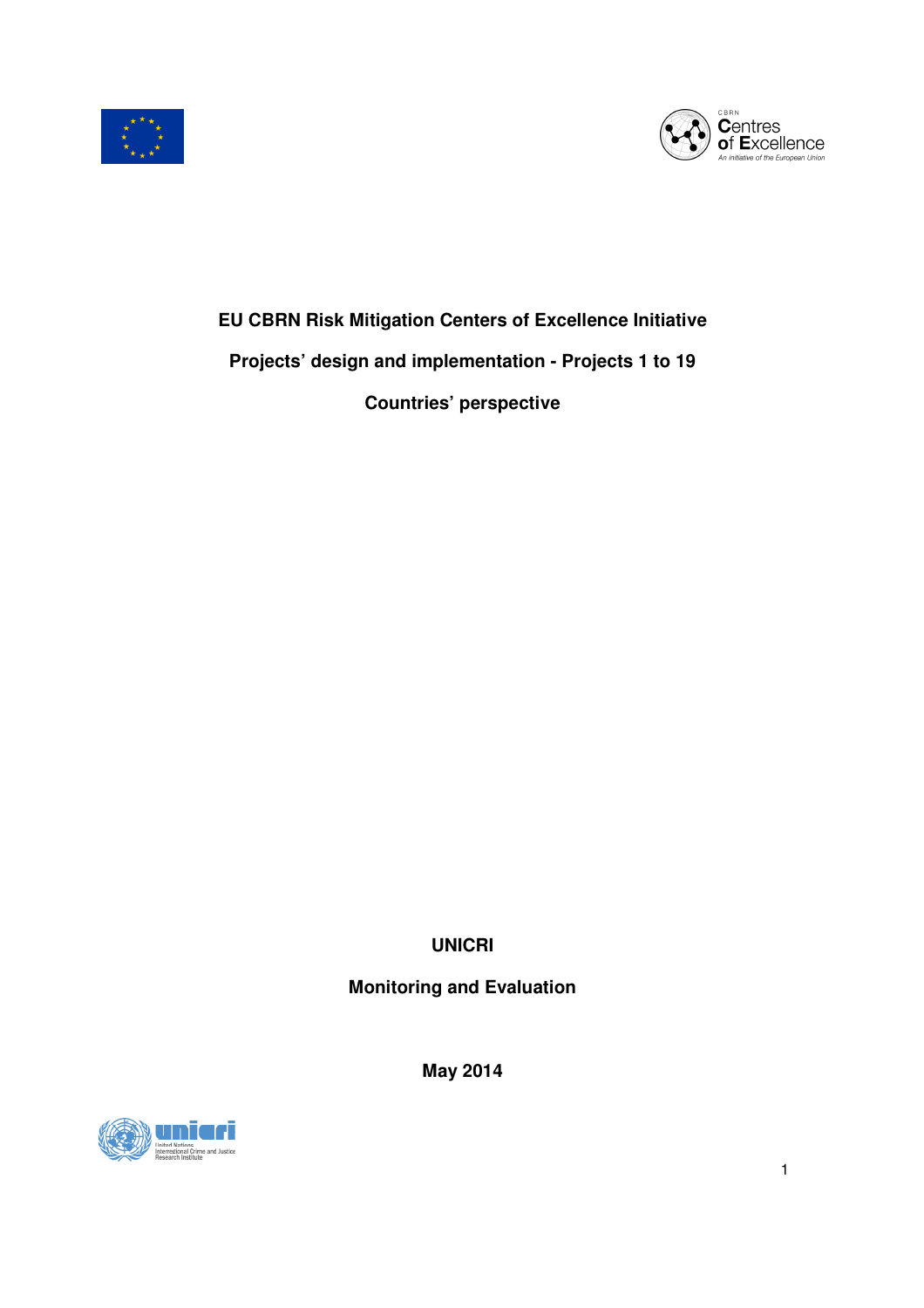



Page left blank for pagination purposes

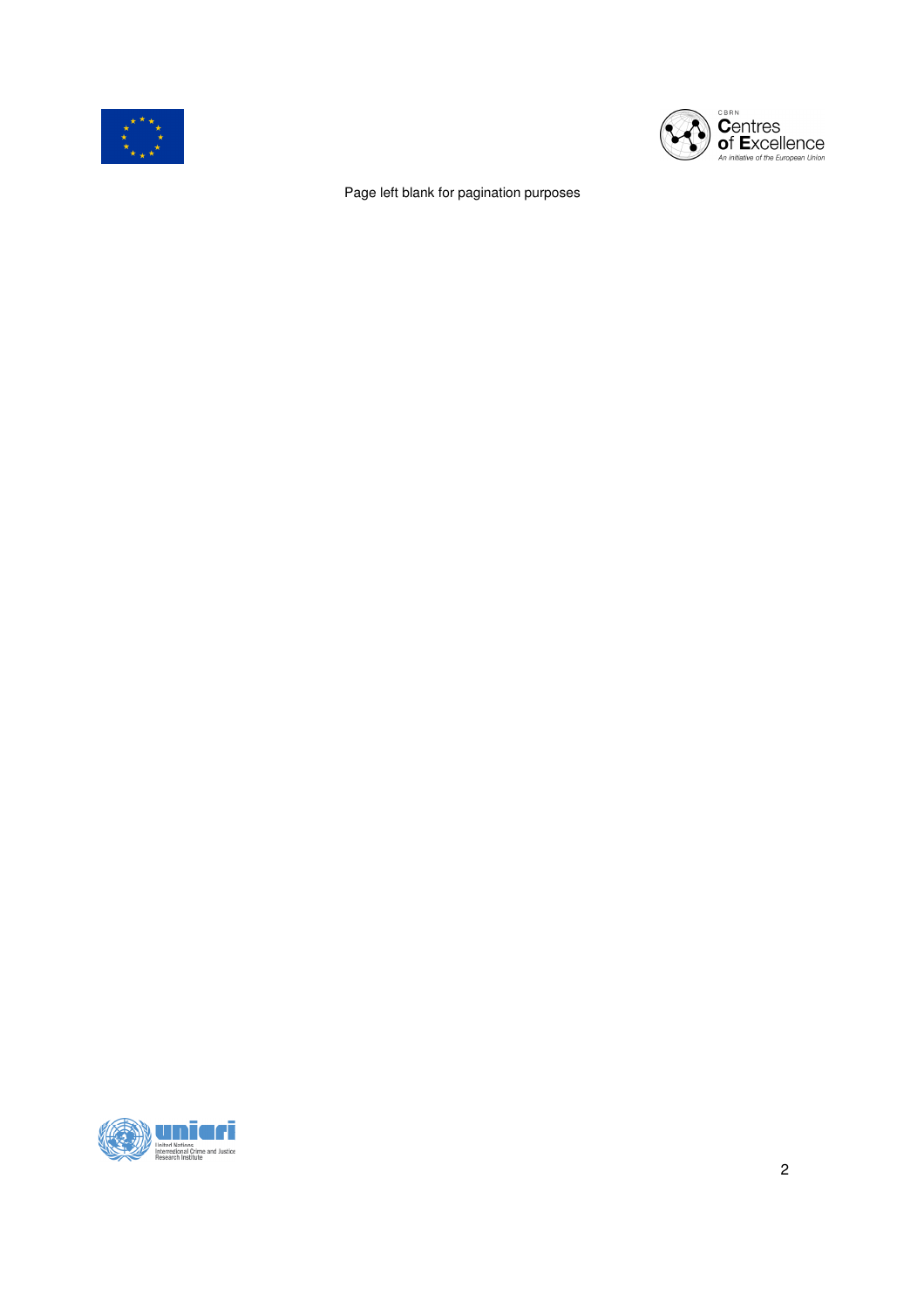



#### **Introduction**

Within the framework of the EU CBRN Risk Mitigation Centres of Excellence (CoE) Initiative, UNICRI is responsible for the overall administration and monitoring of the implementation of the first 19 CBRN CoE projects. These projects focus on the provision of training and equipment, knowledge development, special and technical support and awareness-raising through interested partner countries, at national, regional and international level.

Starting in January 2013 and for a period of 24 months, a number consortia led by nonprofit national and international organizations commenced the implementation of the projects, which are valued at 13 million euro.

As part of the strategy developed and approved by DEVCO for the monitoring of the projects 1 to 19, UNICRI invited the National Focal Points of the countries participating in the projects to share their views about the design and implementation process of the projects 1 to 19, in order to identify ways to improve their effectiveness and efficiency.

This report presents the compilation of the feedback provided by the National Focal Points through phone interviews and questionnaires between 15 December 2013 and 15 March 2014. The countries' representatives were requested to provide feedback about their level of satisfaction with the process of formulation and approach of contracted agencies in implementing the EU CoE Projects 1 to 19. The National Focal Points were informed that their responses would be treated in confidential manner and the information gleaned from the interviews would only be presented in aggregate (analytical) format.

This report contains the findings emanating from the survey and their analysis. It provides an overview of the perception of the National Focal Points about the projects currently in operation- Projects 1 to 19. It concludes with the identification of some areas for improvement as proposed by the respondents which could form the basis for further analysis and/or discussions.

#### **Methodology**

UNICRI contacted the National Focal Points of all 35 countries included in the geographical scope of projects 1 to 19<sup>1</sup>. To this end a standard interview guide in English was prepared containing 16 questions analyzing various stages of actions' development and implementation. The invitation sent to the National Focal Points along with the interview guide is included in the Annexes.

<sup>&</sup>lt;sup>1</sup> The National Focal Points from the following countries were contacted: Albania, Algeria, Armenia, Bosnia and Herzegovina, Brunei Darussalam, Burundi, Cambodia, DRC, the former Yugoslav Republic of Macedonia, Gabon, Georgia, Iraq, Jordan, Kenya, Kyrgyzstan, Lao PDR, Lebanon, Libya, Malaysia, Mauritania, Moldova, Montenegro, Morocco, Myanmar, the Philippines, Senegal, Serbia, Seychelles, Singapore, Thailand, Tunisia, Uganda, Uzbekistan, Vietnam and Zambia.



 $\overline{a}$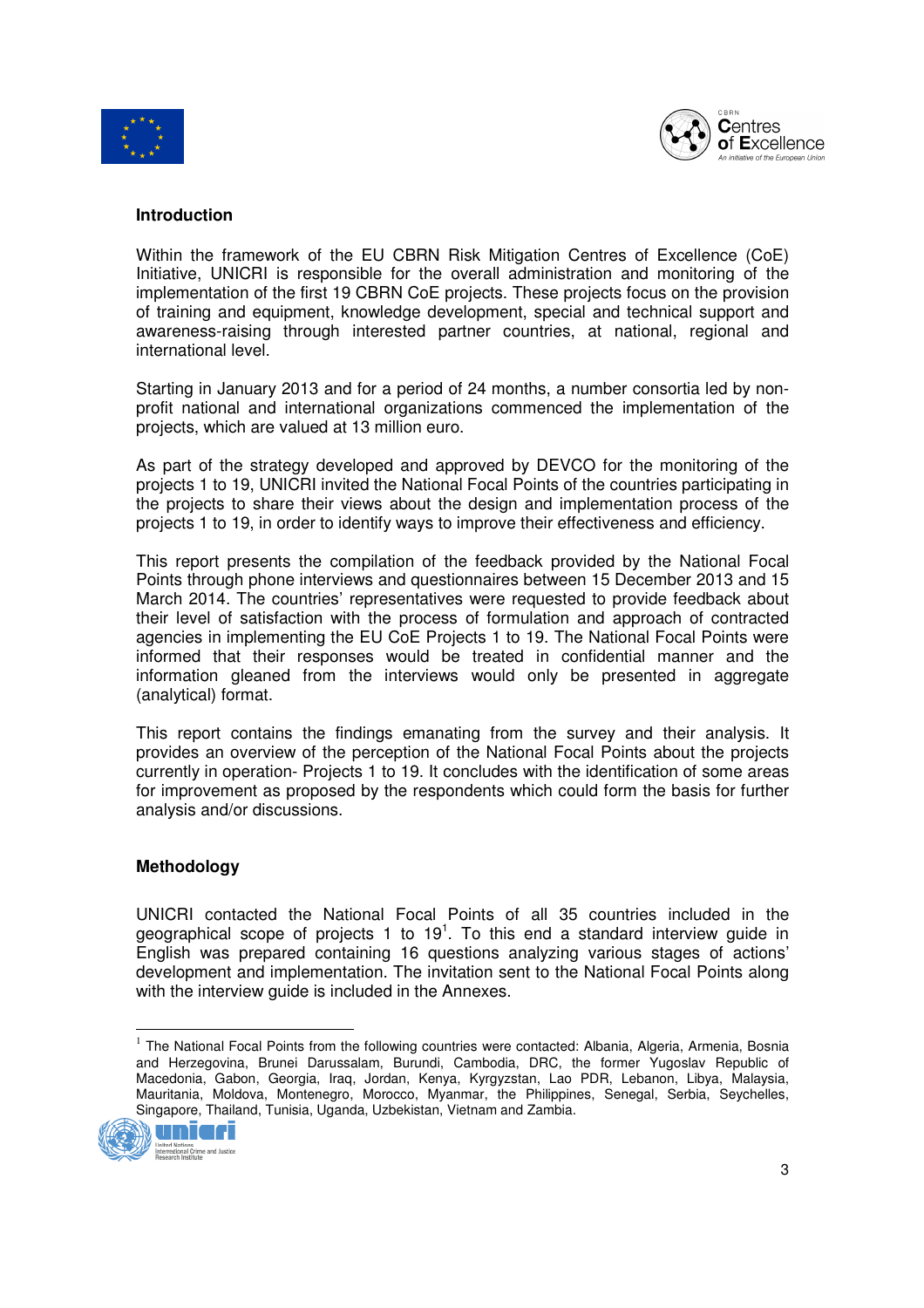



The guide was translated into Arabic, French, Russian and Serbian in order to facilitate the participation of the National Focal Points in the exercise. The interview guide was shared in advance with all National Focal Points that confirmed their interest and availability for a short phone interview with UNICRI monitoring team. For those National Focal Points that were unwilling or unable to participate in the interview, the possibility of filling out the interview guide as a questionnaire was afforded.

Between 15 of December 2013 and 15 March 2014, a total of 21 National Focal Points were interviewed, with additional two National Focal Points responding by filling in the questionnaire by email. In total, 23 responses were received, summing up to 66% of response rate. Most of respondents were from the South East Europe and Ukraine (SEE) (seven), followed by the South East Asia (SEA) (five responses) regional secretariats. This is consistent with the highest participation of these two regions in Projects 1 to 19.

The results below depict the information gathered through the interviews reflecting the valuable 'voices' of the appointed countries representatives.



#### **Countries' perspective about:**

#### **1. The process of developing project proposals**

The majority of respondents (70%), in particular from SEE, SEA, African Atlantic Façade (AAF) and Eastern and Central Africa (ECA) regional secretariats, have participated in the process of preparation of project proposals<sup>2</sup> by submitting drafts of national projects, contributing to regional projects or participating in the joint assessment process conducted by JRC and UNICRI in 2011<sup>3</sup> .

The countries either directly submitted project proposals or UNICRI and JRC prepared project proposals incorporating feedback provided by the countries in response to surveys. The criteria used to establish initial geographical scope for these project proposals were developed either by the country directly or by UNICRI and JRC based on questionnaires. UNICRI and JRC then sought a preliminary expression of interest from



 $\overline{a}$ 

 $^2$  The information provided by the respondents refers not only to the project proposals for Projects 1 to 19, but also all project proposals prepared within the framework of the EU Centres of Excellence.<br>3 The countries with a diseate pulsaith development are seek as UNIODL and JDO space and are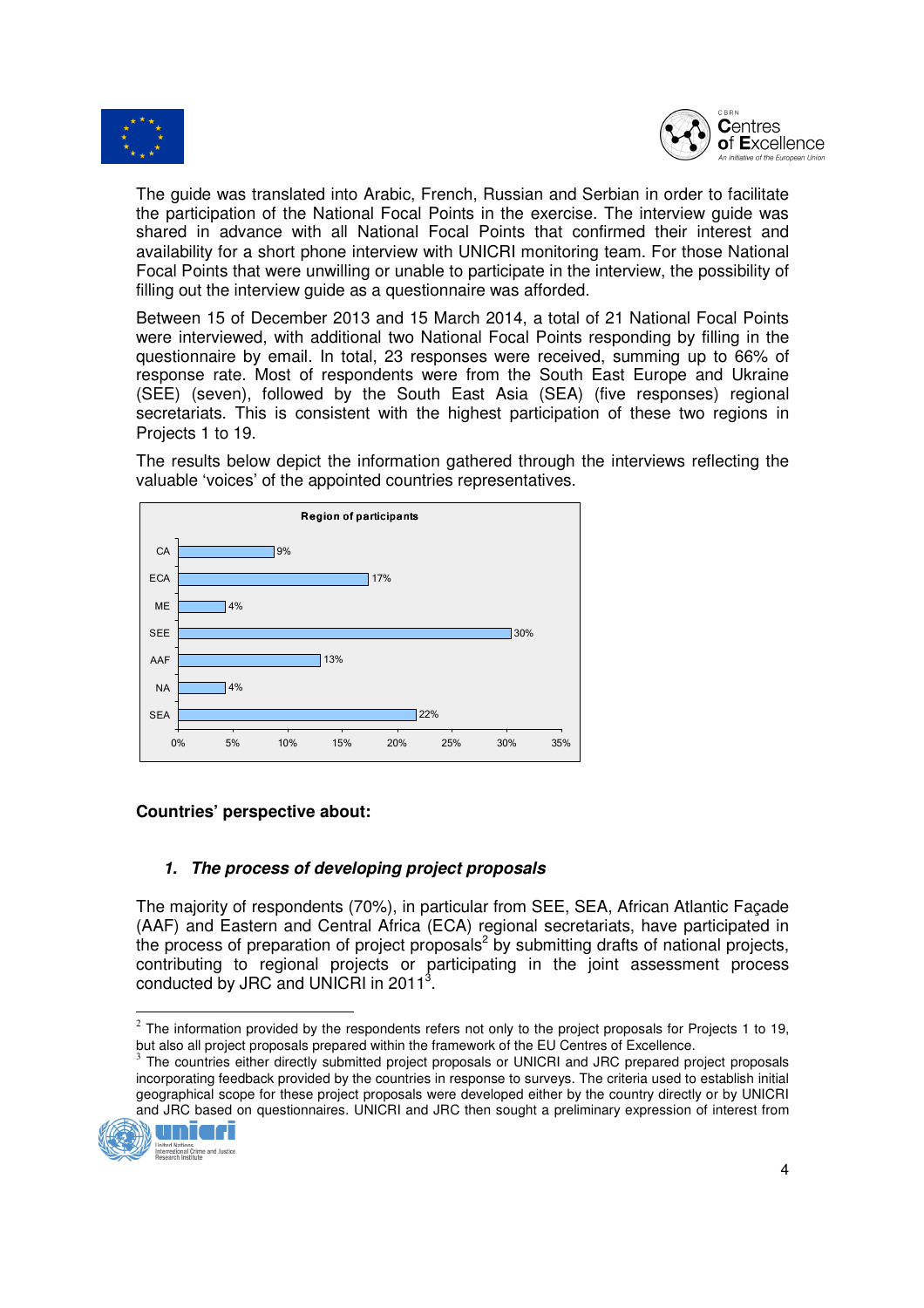





Some National Focal Points have pointed out various challenges they face regarding the process of developing project proposals:

- Complex internal organization in the countries. In some cases, the political organization and structure of the governmental institutions dealing with CBRN in the countries makes it difficult for the National Focal Points to reach out to all relevant ministries at the appropriate level. In those cases, the National Focal Points are not in a good position to report and coordinate with all relevant governmental levels, and therefore, coordinate the development of project proposals across different ministries.
- National CBRN Teams still not consolidated. The added value and importance of the National Teams in the process of identification of needs and development of project proposals has often been stressed during the interviews. Their premature status in some countries is considered an important limitation in the project formulation process. The network created through the composition of the National Team is considered a very useful instrument for the preparation and prioritization of project proposals.
- Limited experience/expertise to develop project proposals. Some National Focal Points reported that in their view, the countries do not always possess strong national expertise and/or experience in developing project proposals that flow from a consistent process of identification of needs. This, along with their limited

the National Focal Points and expanded the scope as necessary. During the first and second meetings of the Coordination Committee, consisting of DEVCO and EEAS as the decision-making body and JRC and UNICRI as technical advisors, DEVCO and EEAS afforded countries the additional opportunity to participate in the projects in the future by extending the country-specific scope to a regional scope. In some cases, this was done after the majority of countries of the same region expressed interest (but not necessary all countries from that region).

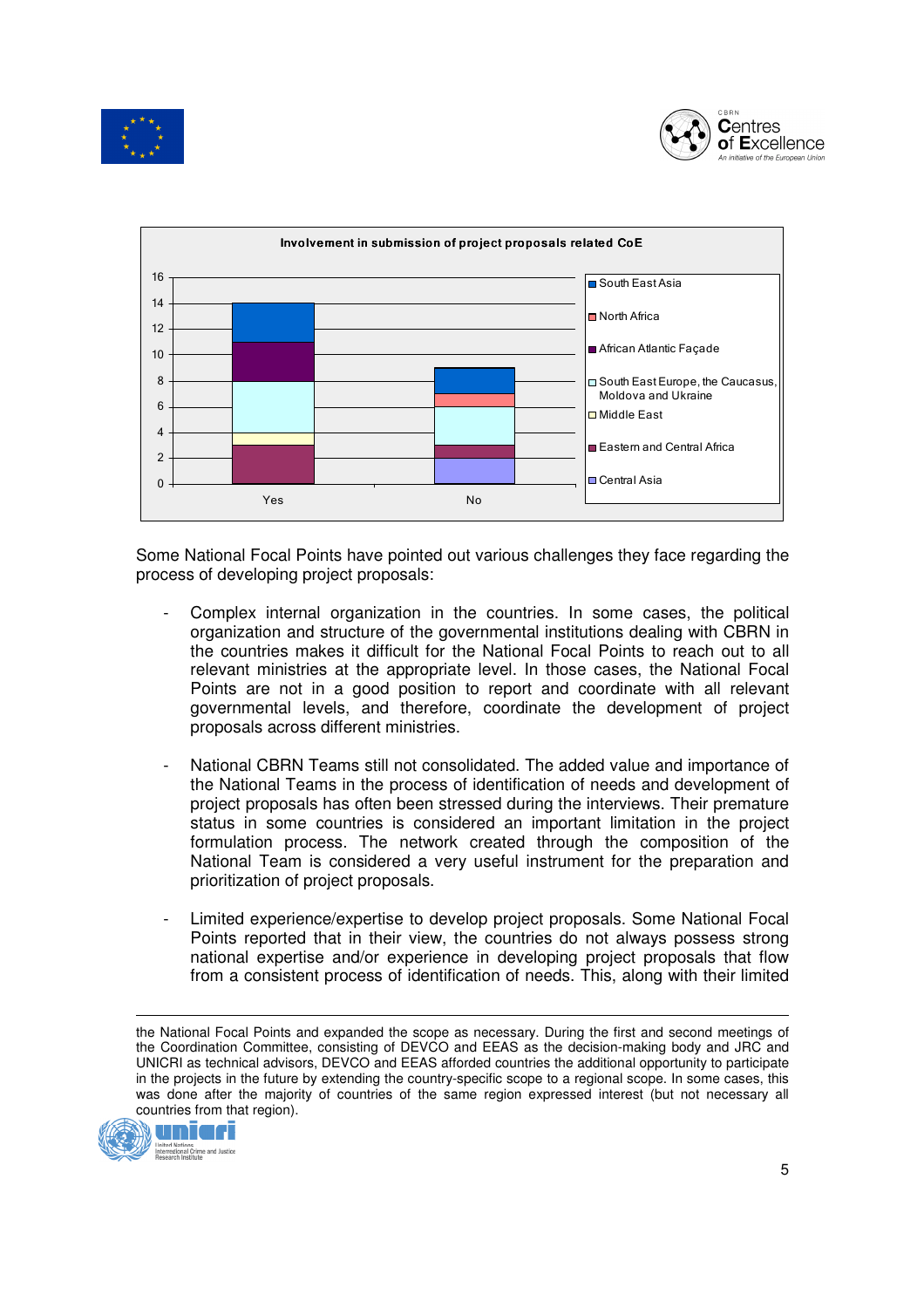



authority to coordinate the process within the country, makes the process of designing project proposals very challenging.

Most of the National Focal Points that had not participated in the development of project proposals come from the partner countries that have joined the initiative at a later stage. In such cases, the National Focal Points have been appointed only recently and haven't had the chance to engage in the process of formulation of projects proposals. Other countries have opted for focusing their efforts on the development of a national strategy for CBRN, and for developing project proposals once they have a National CBRN Action Plan in place. Some other countries stated that the lack of information about the CoE mechanism for submitting project proposals was the main reason behind their noninvolvement in project proposals' design.

The National Focal Points shared their views about the existing information available to prepare project proposals. In this regard, the existing support was considered satisfactory or very satisfactory. Although some of the National Focal Points stressed that they had received limited support during drafting, they very much appreciated the suggestions received from the EC and UNICRI on how to improve the proposals.



#### **2. The process of approving project proposals**

With regard to countries' awareness about the approval of the project proposals, 50% of the respondents confirmed that to the best of their knowledge, the proposals they submitted were approved for funding. The other half responded that their project proposals were either not approved or they did not know if the proposals had been approved. Several National Focal Points expressed discontent about the lack of sufficient information regarding the approval process of proposals submitted by their countries.

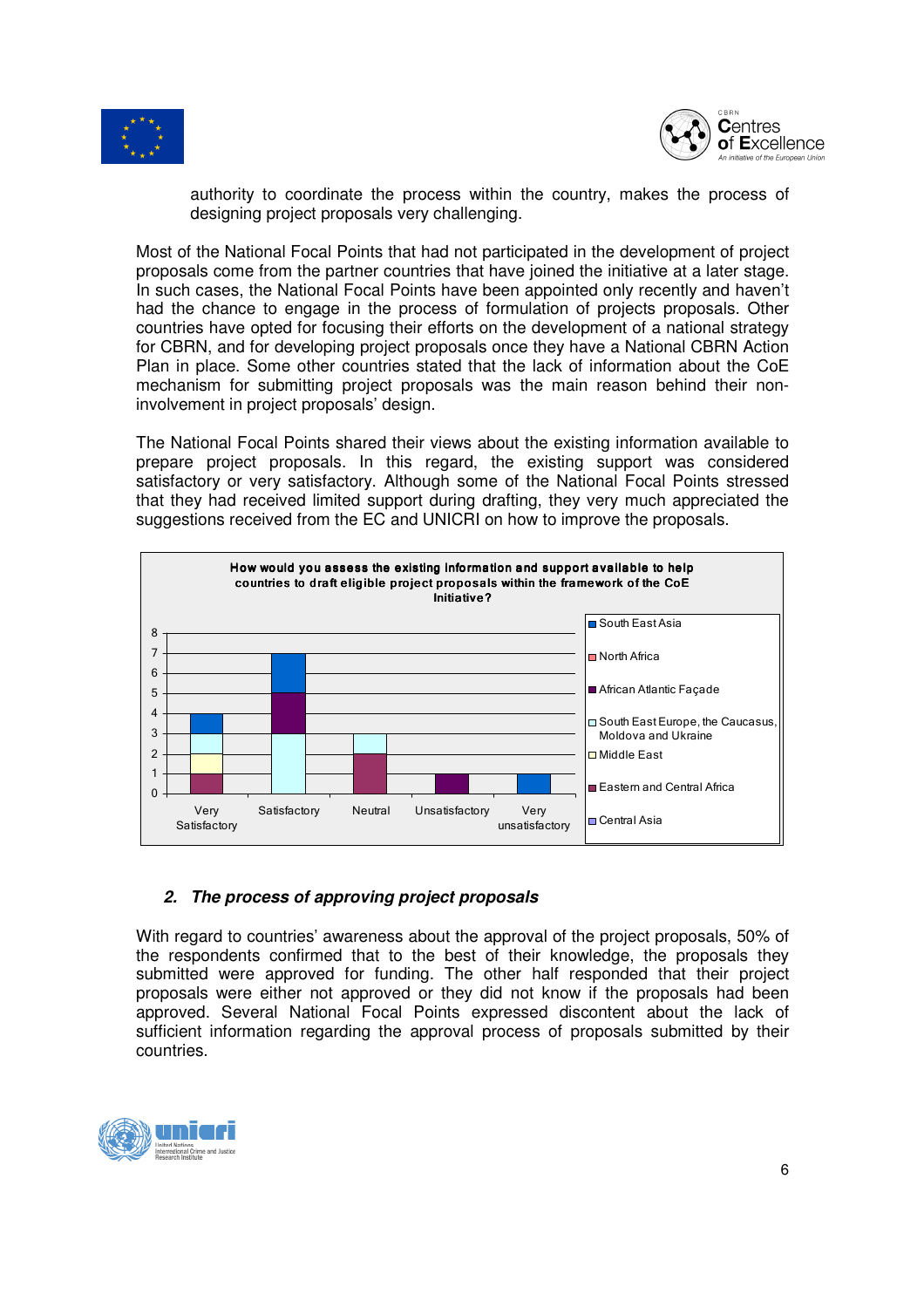



Moreover, several National Focal Points expressed concerns about substantial changes made in the projects in comparison with the original proposals. This was particularly relevant for some respondents from SEE Region, where it was noted that the equipment component was drastically reduced from the original proposals and the projects were left with the training/education component only. While the National Focal Points understood that probably there must be coherent reasons behind those changes, they considered that more regular communication about the status and final versions of the proposals would be very beneficial.

The situation was described as internally problematic given the responsibility of the National Focal Points to inform the different ministries that had been involved in the development of the proposals about the final results of the projects' selection, and changes, if any. It was mentioned that the limited information about the results and changes could undermine the willingness of the ministries to remain engaged in the initiative and to devote their time to developing or implementing projects.

## **3. Interaction with project implementers**

All respondents, except for one representing a new partner country have been in contact with the agencies implementing projects from 1 to 19. The agencies mentioned by the respondents as being in regular communication with the countries are those implementing projects 3, 18, 4 and 11 (in that order). These projects have a regional and/or interregional approach and have an important component of capacity building and CBRN awareness-raising.



The National Focal Points fully recognized that the frequency of the interactions between the countries and implementers depends on many factors, including the nature of the project, the implementers' approach, the stage and timing of implementation. Overall, with all these factors taken into consideration, the majority of respondents rated their communication with the implementers as frequent, although in some periods irregular

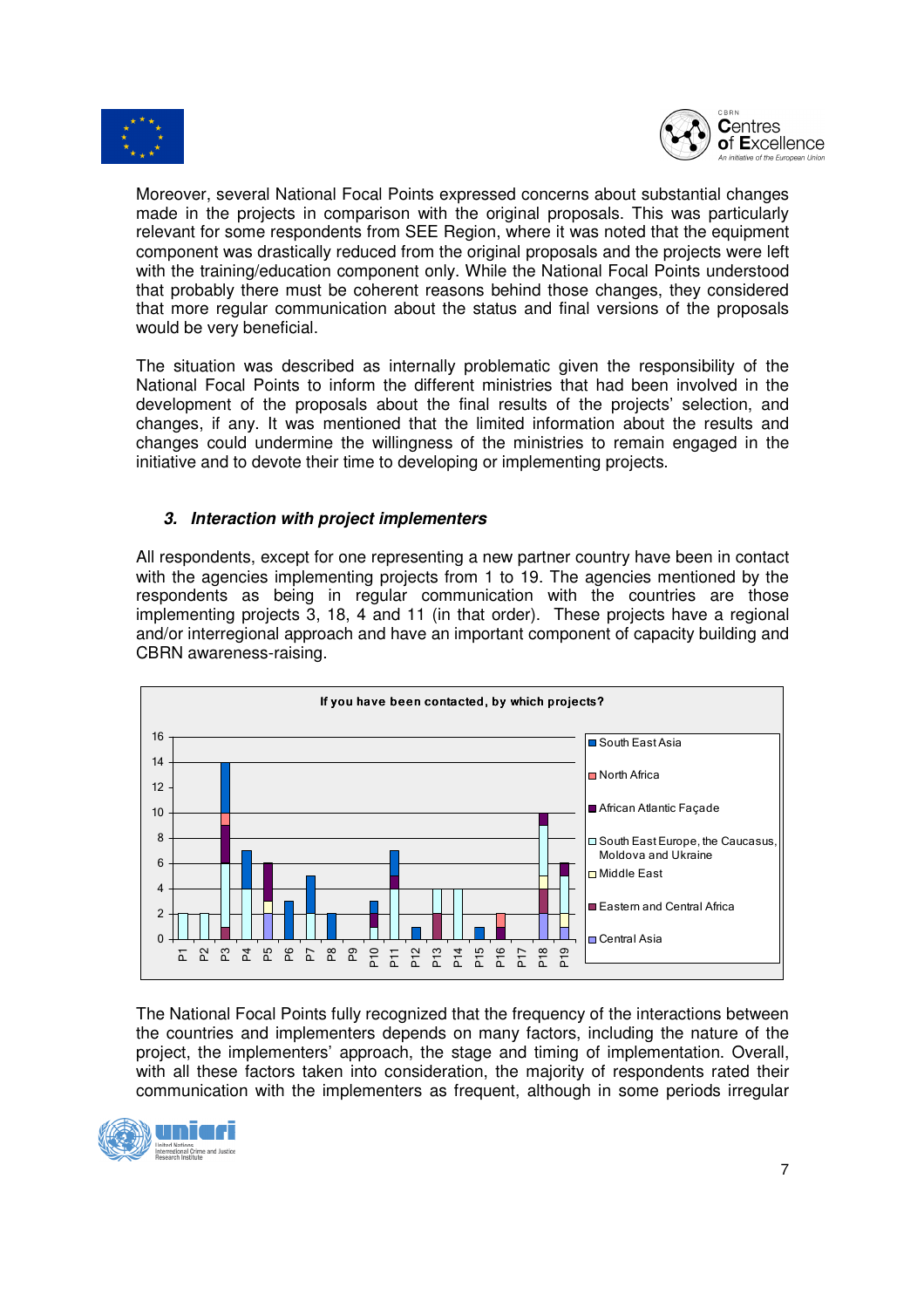



and driven by implementers' needs. Countries from the SEA region reported more frequent communication with project implementers than in other regions.



A majority of respondents considered that the information provided by the implementers was clear and appropriate. The highest level of satisfaction about the clarity and appropriateness of the information of respondents was observed in the SEA, AAF and CA Regional Secretariats. Some of the National Focal Points stressed that the situation has positively changed in comparison with a year ago. Now, one year into implementation, the regular interaction with implementers has improved the quality of the information received. In some cases, the National Focal Points recognized internal limitations, in particular in terms of time and resources to follow and digest all information provided by the project implementers.



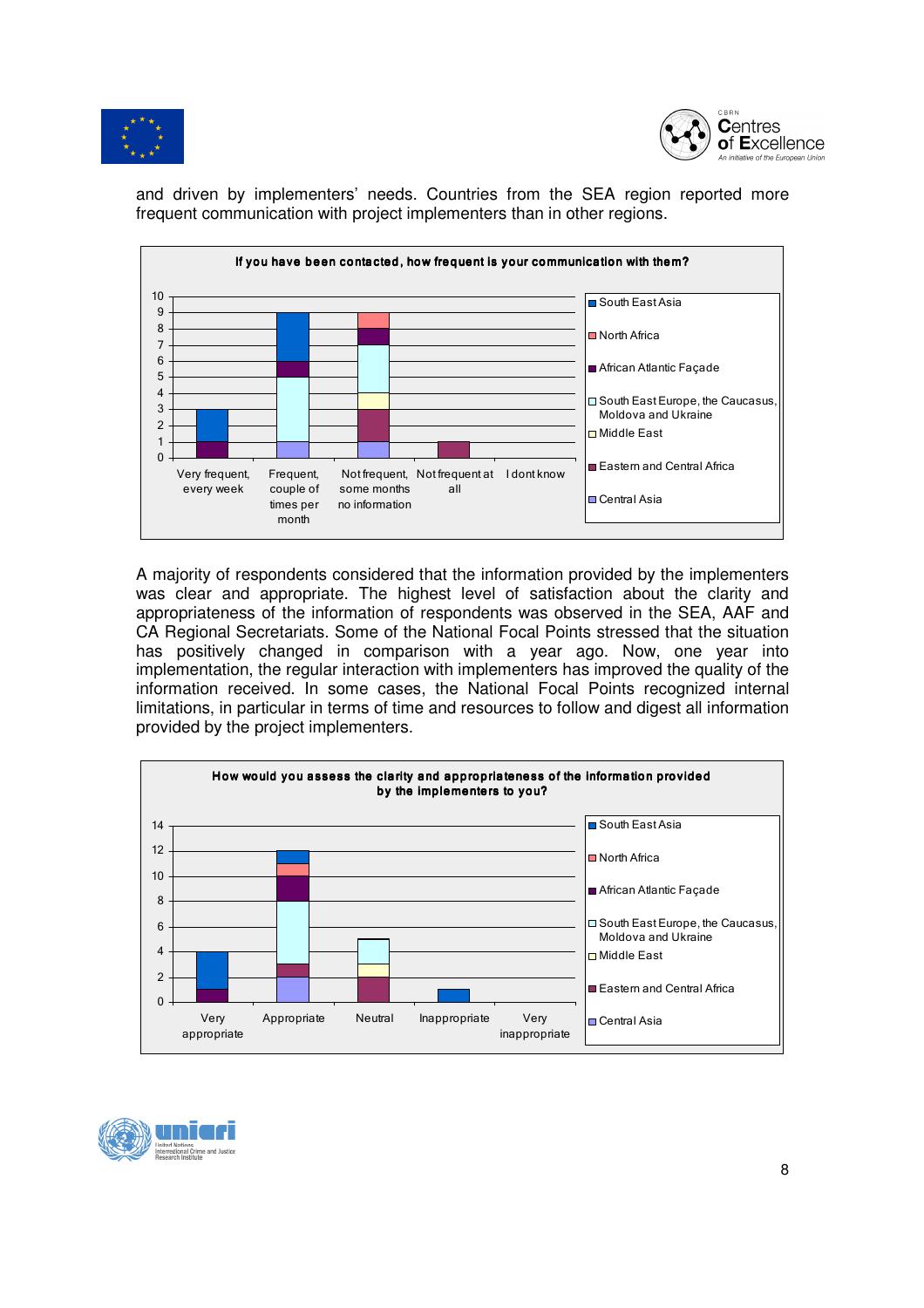



It should be noted that some respondents expressed that still there are 'grey areas'. For instance, when National Focal Points are asked to provide support in arranging meetings or booking venues for seminars/events, there is not enough clarity about to what extent eventual costs will be covered by the projects budget. Although those costs can be minor, more information about the expected support and assistance from the countries would be appreciated by the National Focal Points.

The picture is less clear when it comes to the level of information the implementers share about the projects and activities planned, which some of the respondents consider appropriate, but sometimes insufficient. In this regard, the National Focal Points suggested that the information is clear in the sense that the implementers request clearly what it is expected from the National Focal Points. However the information is limited, since the implementers do not share often details/substance about the activities that will be conducted or how will be conducted. These concerns very much relate with the next paragraphs, about the role of the National Focal Points in project implementation.

## **4. The role of National Focal Points in project activities**

It was clearly pointed out by most of the National Focal Points that the situation differs notably among implementers when it comes to engaging them in activities. Some of the implementers very much request the advice of National Focal Points on important aspects of the projects (i.e. contents of a training, outline of a manual), while others limit their requests to the provision of national contact details (i.e to give them access to training material, or to participate in project events), but not consulting them on the substantive aspects of the projects.

Responses overall indicate that the main role played by the National Focal Points in the implementation of the projects is *supportive*, in particular through the identification of local stakeholders, arranging venues etc. Their role in identifying the right people at national level to participate in projects activities is crucial for the success of the projects and can hardly be conducted without their involvement. Some others considered that their main role was to intermediate between project implementers and local experts, in particular informing the local experts about the projects and the Centers of Excellence.

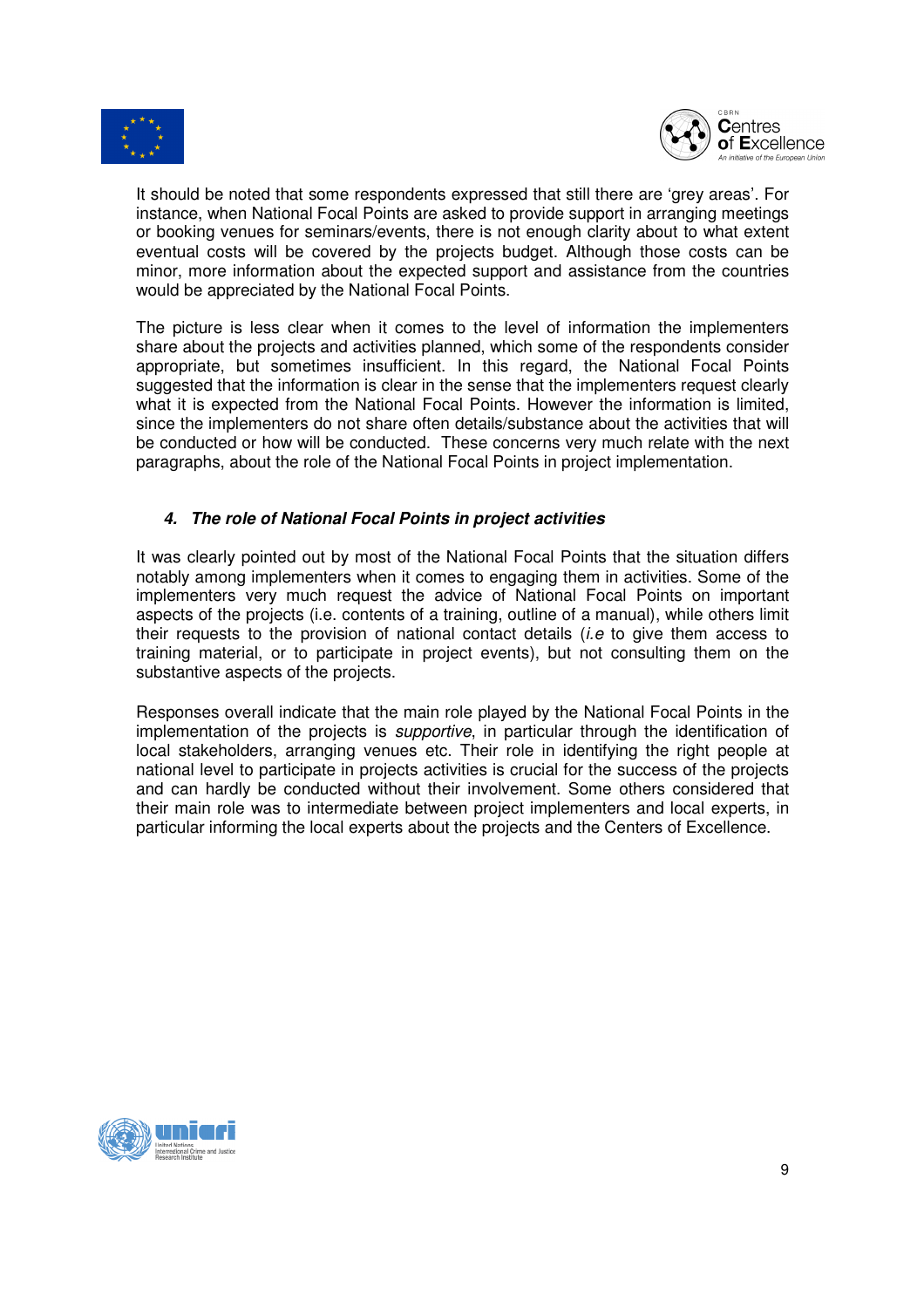





Although most respondents considered the level of participation of the countries in the implementation of projects as satisfactory, nearly half of the respondents provided a neutral or unsatisfactory assessment. In this regard, a high number of National Focal Points considered that the participation could improve, and a more active role of the countries in the implementation of the projects could benefit the sustainability and ownership of project results. Many respondents expressed their willingness to have a more active role in the decision making process of the projects.



Moreover, in terms of countries participation, some of the National Focal Points mentioned that the role of the countries in the projects is unclear. In such cases, the National Focal Points were unsure whether their role was simply to notify national authorities and leave it up to the implementers to do the rest, or the country was expected to be very much active on a technical level and substantial level. It was also pointed out by some of the respondents that in this area of uncertainty about what is expected from the National Focal Points, they have opted to advice the implementers in

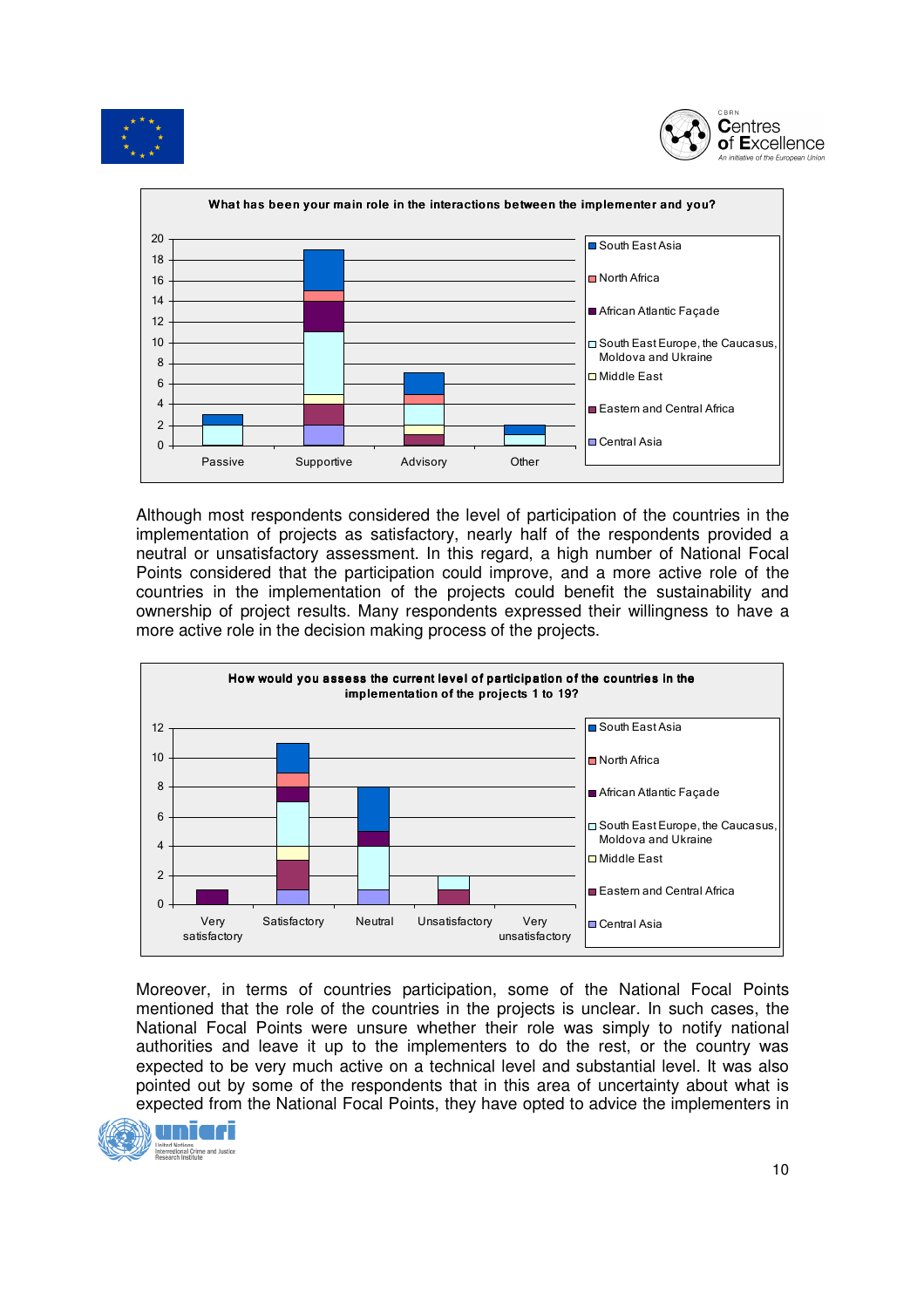



their planned activities, even if that was not specifically requested. Normally, in those cases of pursuing a more active role, the advice from the National Focal Points has been well taken into account by project implementers.

# **5. Usefulness of projects**

Most of respondents judged very positively the potential utility of the projects to their country needs in the areas of CBRN response capabilities. Some respondents, however, noted that it is difficult for them to assess the utility of the projects taking into account the limited information available to them at this point.

Some National Focal Points mentioned that the potential usefulness was not evident at the beginning, but as the implementation evolves, benefits are becoming increasingly evident to all involved. Generally, several respondents considered that the utility would be more obviously assessed when the projects come to an end.



Respondents noted that although the projects are useful, in some cases, the projects do not tackle the root/structural problems in the countries. They indicated that while the knowledge sharing and training was very much welcome, the acquired knowledge was however not very effective with the fundamental legislation in place. The need to link the projects to the national action plans and build on experiences from current projects into future needs of assistance was highlighted.

#### **6. Potential areas for improvement**

The interviews make it clear that the projects are contributing significantly in supporting countries to strengthen their CBRN risk mitigation capabilities. This first year of implementation of projects 1 to 19 has been mainly focused on desk research, conducting missions to the partner countries, identifying stakeholders and national experts and collecting information from participating countries. The respondents have

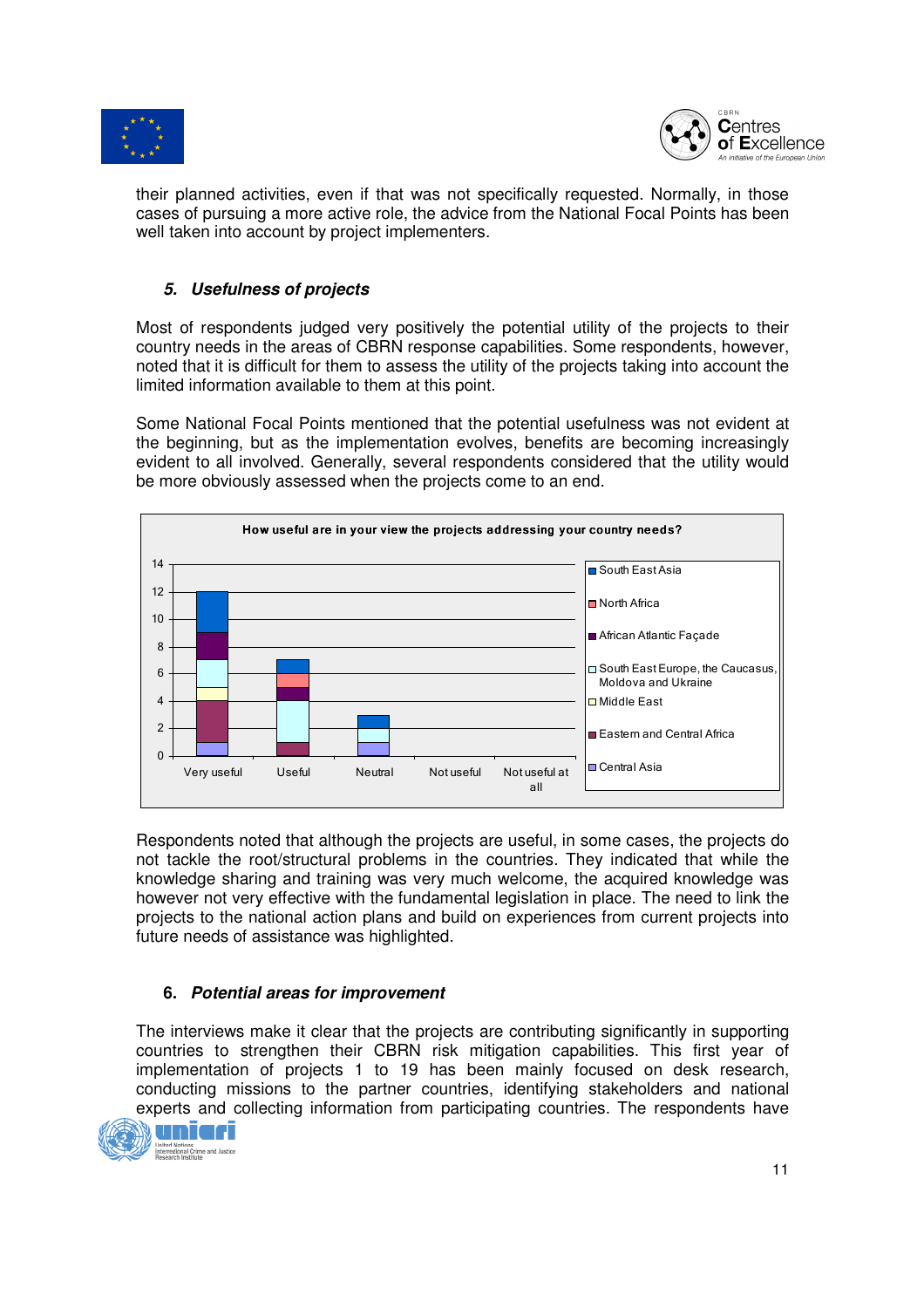



expressed an overall positive perception about the formulation, approval and implementation process of the projects up to now.

That said, the information gathered also points out that there are some areas that could be strengthened from the perspective of the National Focal Points. Below, ten principal areas are listed (ordered following the sequence of formulation, approval and implementation), which were considered by the countries' representatives in need of particular attention in order to improve the process of projects' formulation and implementation:

- 1. Coordination among Regional Secretariats. Some countries, after reviewing the projects that are currently in operation, would have liked to benefit from projects that are implemented in other regions. In other to facilitate coordination among countries and regions, it would be beneficial if Regional Secretariats shared the developed project proposals with other regions to ascertain if they were also interested in participating in the projects before submitting them officially to EC for funding.
- 2. Geographical scope of projects. Although the regional scope of projects should provide advantages in terms of synergies and optimization of resources, the geographical scope and countries distribution could be further discussed with the countries before projects are approved. Special attention should be given to the potential political problems that may prevent country participation in regional projects in particular as well as to the level of importance of a project for a given country/countries to address their identified needs.
- 3. Information on project results. Overall, there is a positive impression of the clarity and availability of the information to support the formulation of project proposals. That said, more information would be appreciated about final decisions and changes in the originally submitted proposals, as well as to shorten the period between submission and approval of projects. The lack of information or changes without informing correspondent ministries may undermine the willingness of the ministries involved in the preparation of project proposals to remain engaged in the initiative and devote their time to working on the projects.
- 4. Role of the National Focal Points. Although there is an overall positive perception about the role currently played by the National Focal Points in the implementation of the projects, many expressed the need to have their role better defined. There is some ambiguity in the kind of support that the National Focal Points are expected to provide to the implementers. The borderline between the supportive and advisory role should be identified and communicated to all parties involved.
- 5. Countries' participation. Many countries expressed their interest in having more responsibilities than supporting project implementers in the direct implementation of the projects. The countries that expressed this interest for a more active and direct participation in the projects considered that their direct involvement would strengthen national ownership and improve prospects for sustainability.